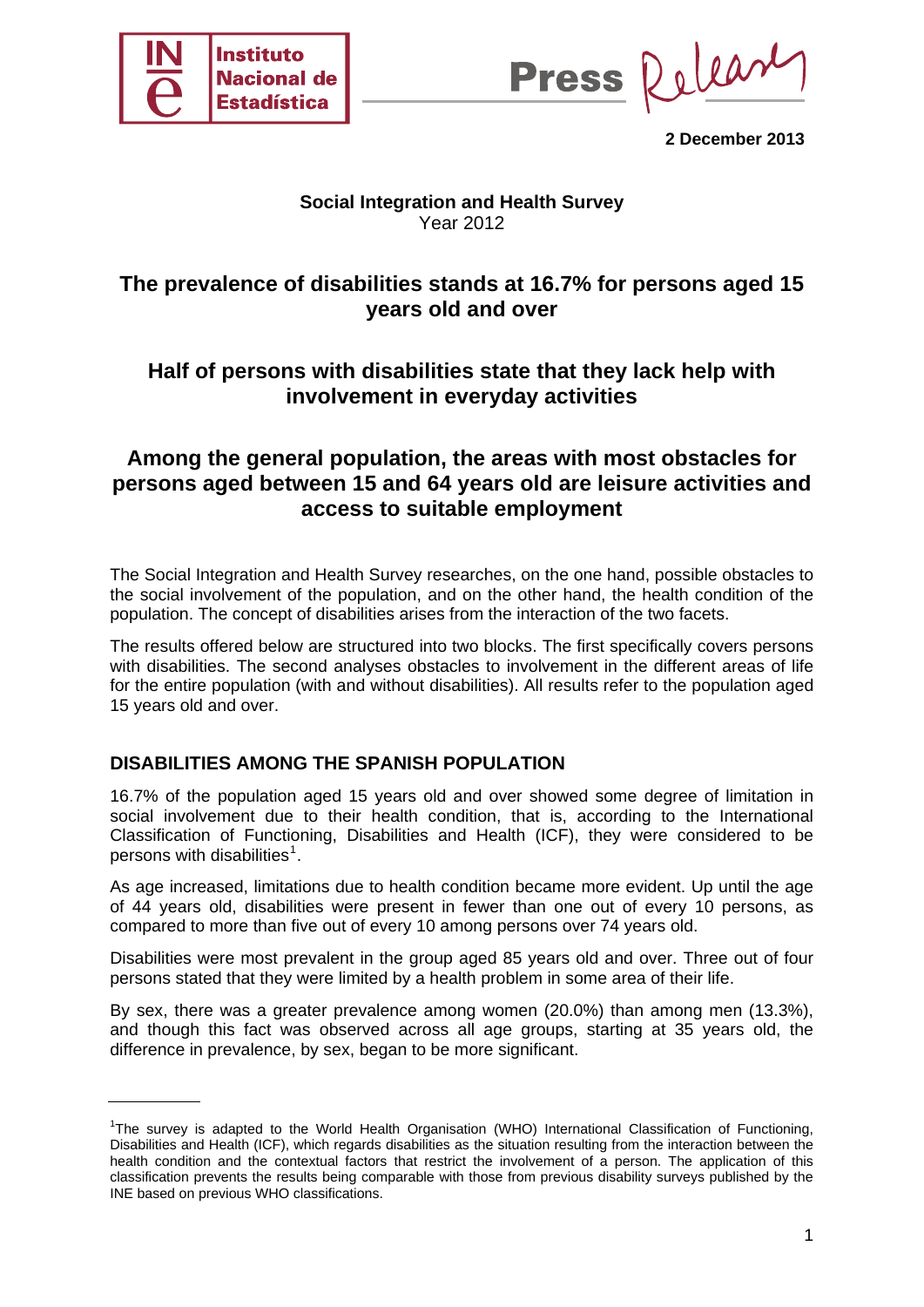# **Disability rate, by age group and sex**



The Autonomous Communities with the highest rates of population stating disabilities were Andalucía (19.8%), Región de Murcia (19.6%) and Principado de Asturias (19.1%), whereas Aragón (12.6%), Illes Balears (12.9%) and Comunidad Foral de Navarra (13.6%) recorded the lowest rates.

# **Prevalence of disabilities, by Autonomous Community**



percentage of persons aged 15 years old and over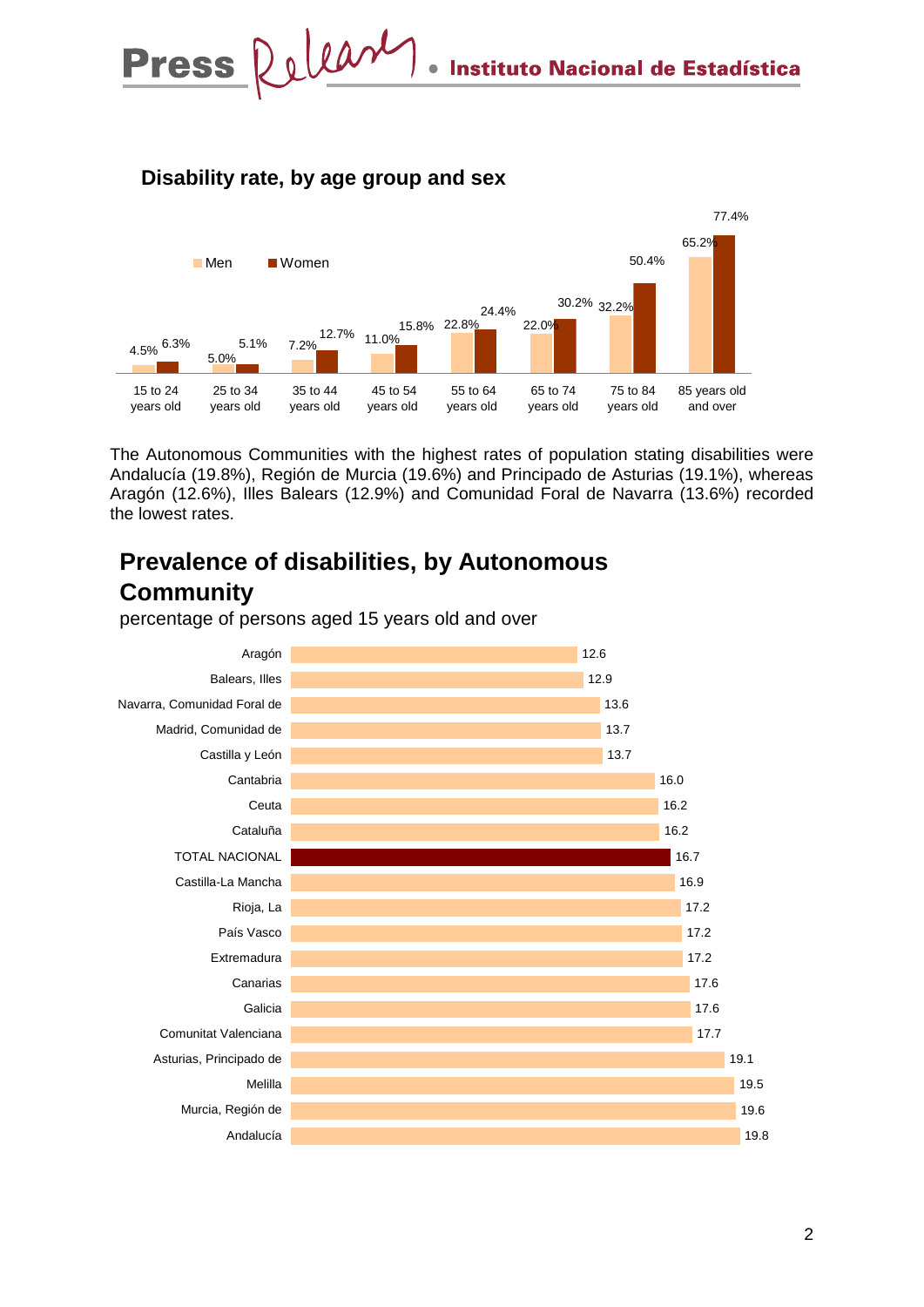#### **Profile of the person with disabilities**

**Press** 

Delease

The population with disabilities was characterised by a greater presence of women (six out of every 10) and elderly persons (almost half were over 64 years old).

7.7% had been born abroad, whilst this percentage was double among persons without disabilities (15.3%).

Regarding educational level, in the population aged 15 to 64 years old with disabilities, there was a higher percentage of persons with first-stage secondary studies or lower (66.6%) than in the population without disabilities (44.2%).

There was also a lower percentage of persons aged 15 to 64 years old with disabilities among those with higher education studies than among the rest (14.5%, as compared with 31.7%).

# **Distribution of persons with disabilities, according to educational level**

|                                    | <b>Persons with</b><br>disabilities | <b>Persons without</b><br>disabilities |
|------------------------------------|-------------------------------------|----------------------------------------|
| Total                              | 100.0%                              | 100.0%                                 |
| - Primary education or less        | 43.1%                               | 15.6%                                  |
| - First-stage secondary education  | 34.3%                               | 33.5%                                  |
| - Second-stage secondary education | 12.1%                               | 22.1%                                  |
| - Higher education                 | 10.5%                               | 28.8%                                  |
| Aged 15 to 64 years old            | 100.0%                              | 100.0%                                 |
| - Primary education or less        | 23.6%                               | 10.7%                                  |
| - First-stage secondary education  | 43.0%                               | 33.5%                                  |
| - Second-stage secondary education | 18.8%                               | 24.1%                                  |
| - Higher education                 | 14.5%                               | 31.7%                                  |
| Aged 65 years old and over         | 100.0%                              | 100.0%                                 |
| - Primary education or less        | 65.8%                               | 43.4%                                  |
| - First-stage secondary education  | 24.1%                               | 33.8%                                  |
| - Second-stage secondary education | 4.3%                                | 10.8%                                  |
| - Higher education                 | 5.8%                                | 12.0%                                  |

Regarding employment status, 44.1% of the population with disabilities was retired, 14.1% stated that they were working, and 12.7% were unemployed.

According to these figures, the unemployment rate of the population with disabilities stood at 47.4%.

Lastly, 50.9% of persons with disabilities indicated some significant functional limitation (seeing, hearing, walking, etc.), 38.7% for carrying out household activities (doing the shopping, housework, everyday paperwork, etc.) and 20.6% for performing self-care activities (eating, personal hygiene, getting dressed, etc.).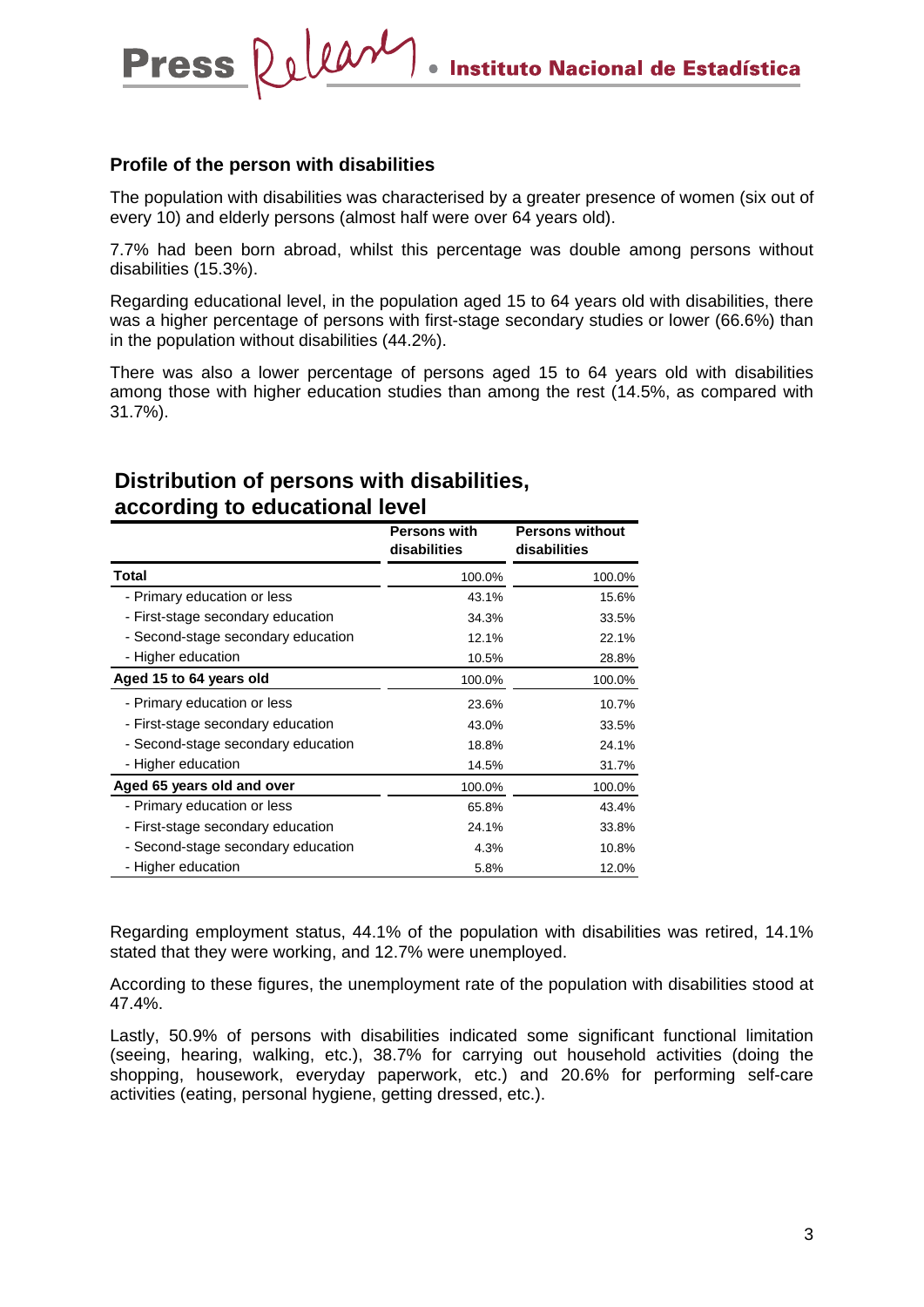# **Distribution of persons with disabilities, according to employment status**

|                                       | <b>Persons with</b><br>disabilities | <b>Persons without</b><br>disabilities |  |
|---------------------------------------|-------------------------------------|----------------------------------------|--|
| Total                                 | 100.0%                              | 100.0%                                 |  |
| - Working                             | 14.1%                               | 46.2%                                  |  |
| - Unemployed                          | 12.7%                               | 18.4%                                  |  |
| - Retired                             | 44.1%                               | 14.9%                                  |  |
| - Studying                            | 2.2%                                | 11.0%                                  |  |
| - Incapacitated to work               | 12.6%                               | 0.2%                                   |  |
| - Other economically inactive persons | 14.4%                               | $9.3\%$                                |  |
| Aged 15 to 64 years old               | 100.0%                              | 100.0%                                 |  |
| - Working                             | 26.1%                               | 54.2%                                  |  |
| - Unemployed                          | 23.3%                               | 21.6%                                  |  |
| - Studying                            | 4.0%                                | 13.0%                                  |  |
| - Incapacitated to work               | 21.7%                               | 0.2%                                   |  |
| - Other economically inactive persons | 24.8%                               | 11.0%                                  |  |

### **Areas of life affected by disabilities**

Among the different situations in daily life where the population with disabilities saw their involvement limited due to their health condition, worth noting were access to suitable employment (40.8%), mobility to leave the home (58.5%) and leisure or cultural activities (69.0%).

Among the persons under 65 years old with disabilities, the importance of restrictions to accessing suitable employment (60.7% of this age group) was particularly significant, whilst among those 65 years old and over, obstacles to going out (68.1%) were highlighted.



# **Areas where disabilities are evident**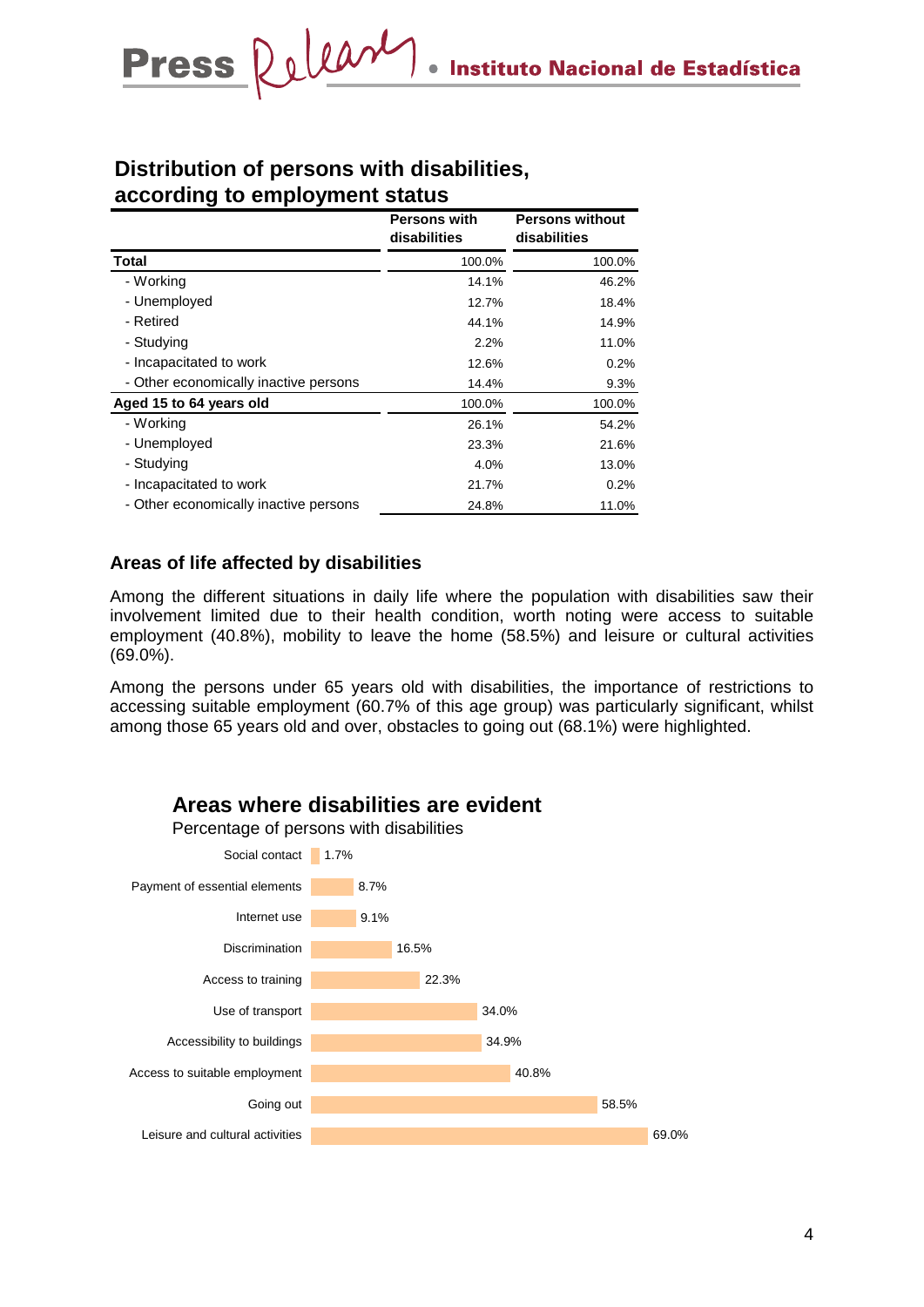They were followed in importance by difficulties in using transport, and accessibility problems in buildings, which affected one in three persons with disabilities. This proportion increased to almost two out of three persons over 84 years old.

16.5% of persons with disabilities stated having been treated unfairly by other persons due to their health condition. This perception was higher among persons aged 15 to 44 years old (26.6%) and lower among those over 74 years old (7.3%).

8.7% expressed difficulties in paying essential living expenses due to the costs related to their health condition (illnesses or limitation to activity).

Conversely, where the health condition was scarcely considered an obstacle by persons with disabilities was in their contact with their social environment (1.7%).

#### **Lack of assistance for persons with disabilities**

Release

**Press** 

For half of persons with disabilities, the lack of technical or personal assistance was an obstacle to being able to be involved in everyday activities. This circumstance was more customary among women (53.2%) than among men (46.0%).

By age group, the absence of assistance was mentioned by 41.4% of persons aged 15 to 44 years old and by 59.3% of persons over 74 years old.

By type of assistance, 40.9% indicated a lack of personal assistance and 39.5% indicated a lack of technical assistance (three out of 10 stated needing both types of help).

### **Lack of personal and/or technical assistance, by Autonomous Community**

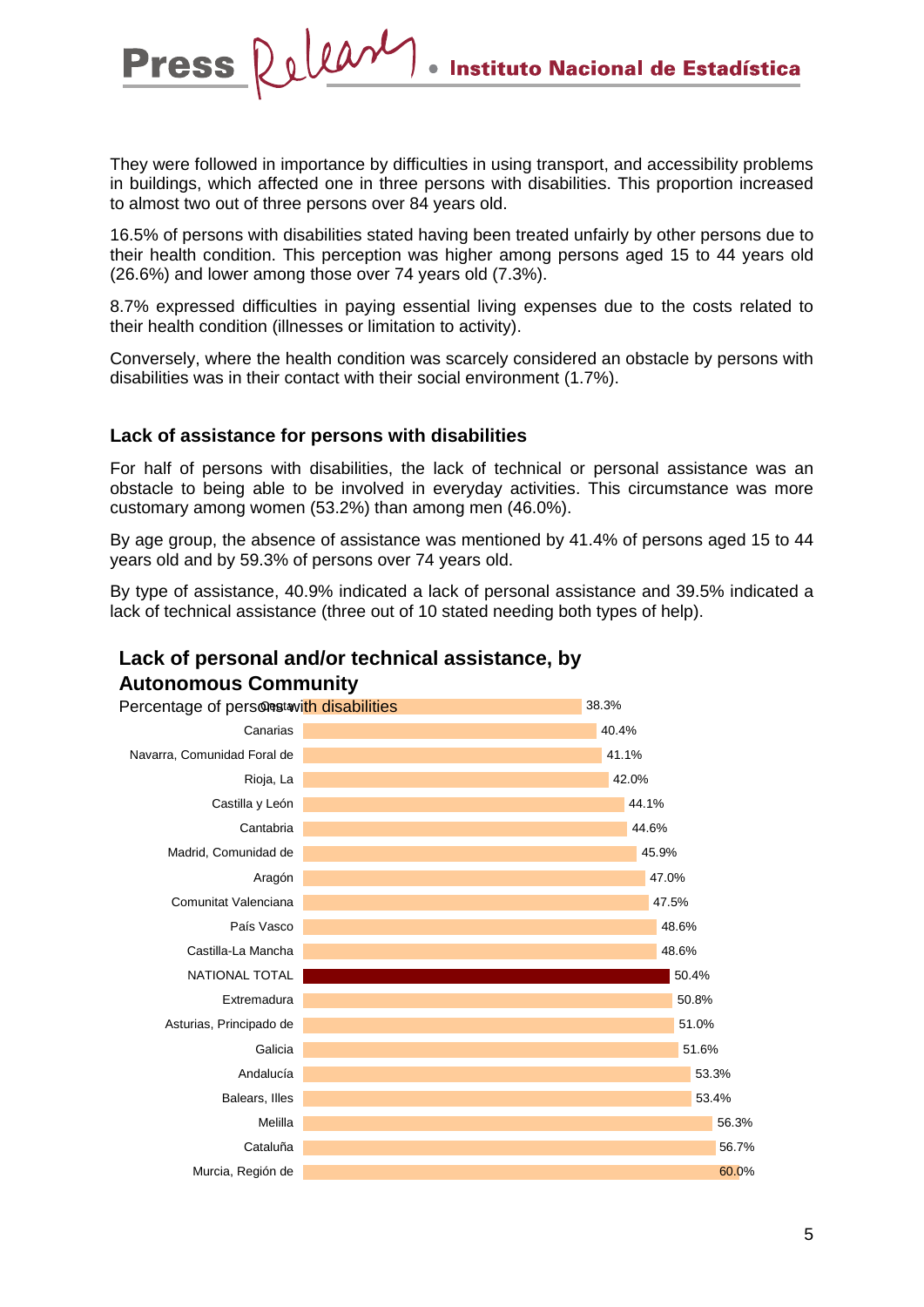The Autonomous Communities where the most population with disabilities mentioned a lack of technical or personal assistance were Región de Murcia, Cataluña and Illes Balears. Where the least population mentioned this lack of assistance was in Canarias, Comunidad Foral de Navarra and La Rioja.

#### **State of health in persons with disabilities**

17.5% of the population with disabilities stated that they had a good, or very good, state of health, as compared with 34.7% who stated that their state of health was poor or very poor. Among persons without disabilities, 82.4% considered it positively, while 1.3% considered it negatively.

An unequal assessment of the state of health was observed, according to sex. Women with disabilities who assessed their state of health negatively exceeded those who evaluated it positively by 20.8%, whilst for men, this gap reached 11.6%.

The assessment of the state of health worsened with age. 40.5% of persons aged 15 to 44 years old with disabilities indicated that their state of heath was good or very good. For persons over 74 years old, this dropped to 10.2%.

Regarding chronic illnesses or health problems, nine out of 10 persons with disabilities stated that they had one or more, as compared with three out of 10 persons without disabilities.

#### **Functional limitations in the population**

Among the general population aged 15 years old and over, one in 10 persons stated that they had significant difficulty or were unable to carry out one or more functional activities, such as seeing, hearing, walking, concentrating, communicating, etc.

These difficulties were more frequent among persons over 74 years old (one in two), and especially in activities requiring mobility. Specifically, these persons had severe difficulties on trying to, or could not: go up or down stairs (29.4%), lift objects (24.5%) and walk (23.4%).



### **Persons with significant functional limitations, by age group and sex**

Regarding the employment status of persons aged 15 to 64 years old with these limitations, 27.5% stated that they were incapacitated to work (32.7% of men and 23.6% of women), 21.6% worked and 20.7% were unemployed.

Worth noting was that not all persons with significant functional limitations indicated disabilities in an area of life. The prevalence of disabilities in this group stood at 78.2%.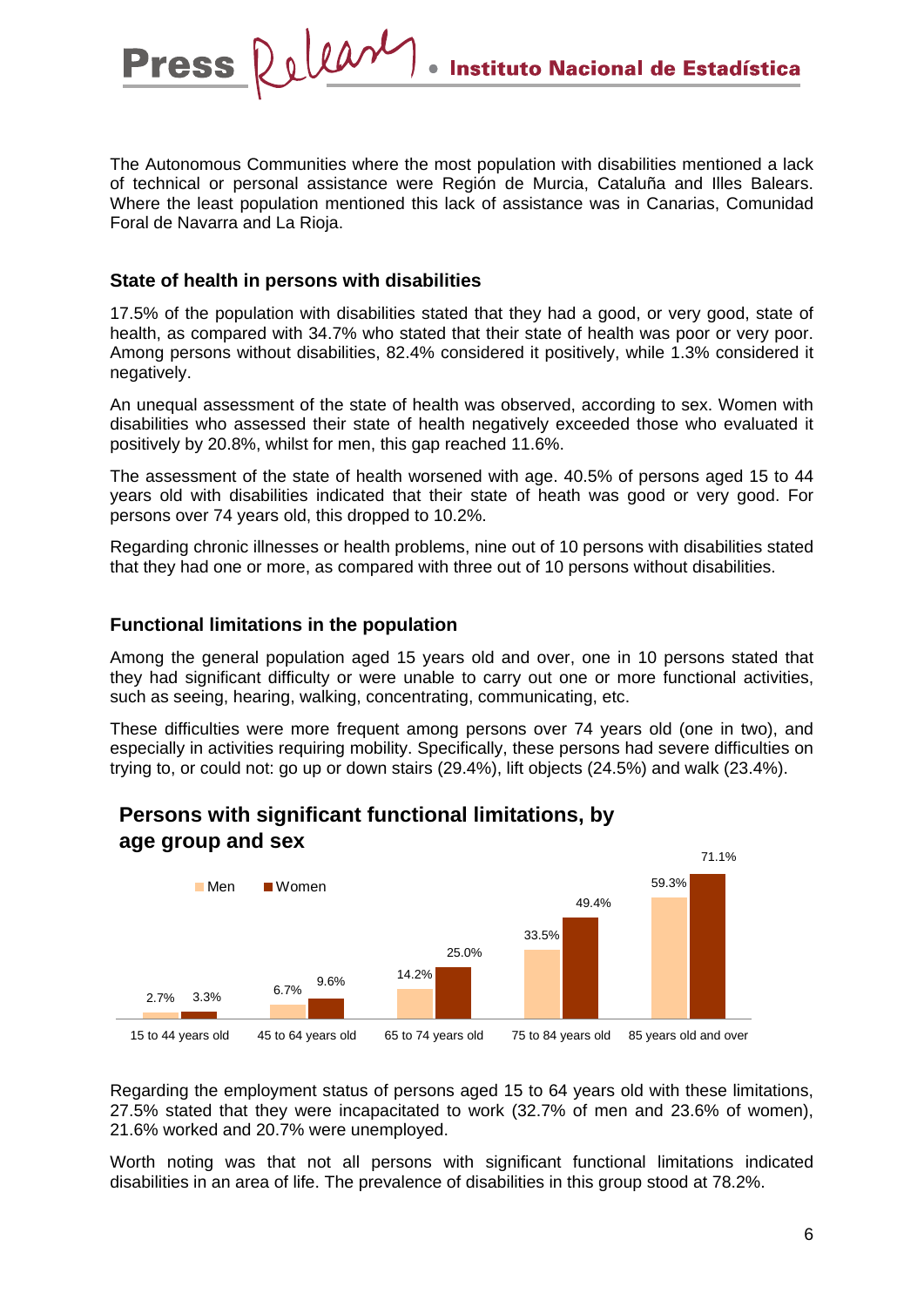The greatest prevalence of disabilities (at least nine out of 10) was observed among those persons with limitations to walking, using their hands or going up or down stairs.

Conversely, there was less prevalence among those persons with limitations to hearing or seeing (69.6% and 77.0%, respectively).



**Prevalence of disabilities among persons with significant functional limitations**

From the perspective of daily life situations, worth noting was that the group that most mentioned discrimination, problems with social contact and a poor economic situation were those persons with limitations to communicating (27.0%, 13.4% and 21.0%).

#### **Limitations to self-care activities**

**Press** 

3.7% of persons aged 15 years old or over indicated a significant limitation to self-care activities (eating alone, personal hygiene, going to bed, getting dressed, etc.). These limitations barely affected persons aged 15 to 74 years old (1.5%), whilst for the group aged 75 to 84 years old, it stood at 16.6%, and for those over 84 years old, it reached 43.4%.

The most severe difficulties for persons over 84 years old occurred in personal hygiene (41.4%) and for getting dressed and undressed (26.7%).

93.9% of persons presenting significant limitations to this type of activity have disabilities.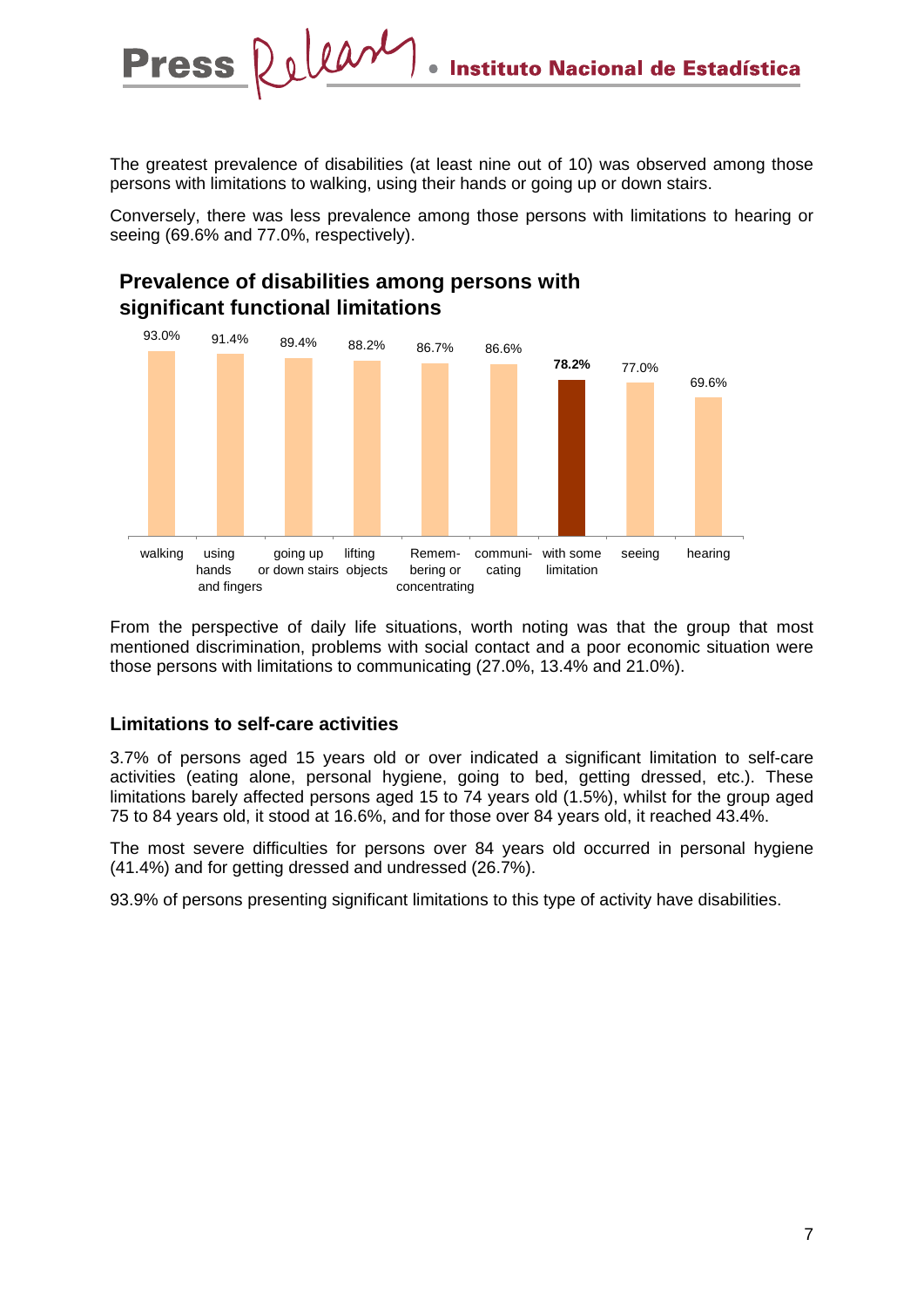# **Prevalence of disabilities among persons wtih signifiant limitations to self-care activities**



### **Limitations to household activities**

The population with significant limitations to carrying out household activities, due to health reasons (preparing meals, doing the shopping, managing the household finances, etc.) stood at 7.0%. Among persons over 84 years old, this percentage rose to 62.9%.

The activities most frequently mentioned for having some significant difficulties were doing the shopping, doing household chores and managing the household affairs and finances. One in two persons over 84 years old could not carry out these tasks, or they did so with serious difficulties.

The disability rate among persons with limitations to household activities was 93.0%.



### **Prevalence of disabilities among persons with significant limitations to household**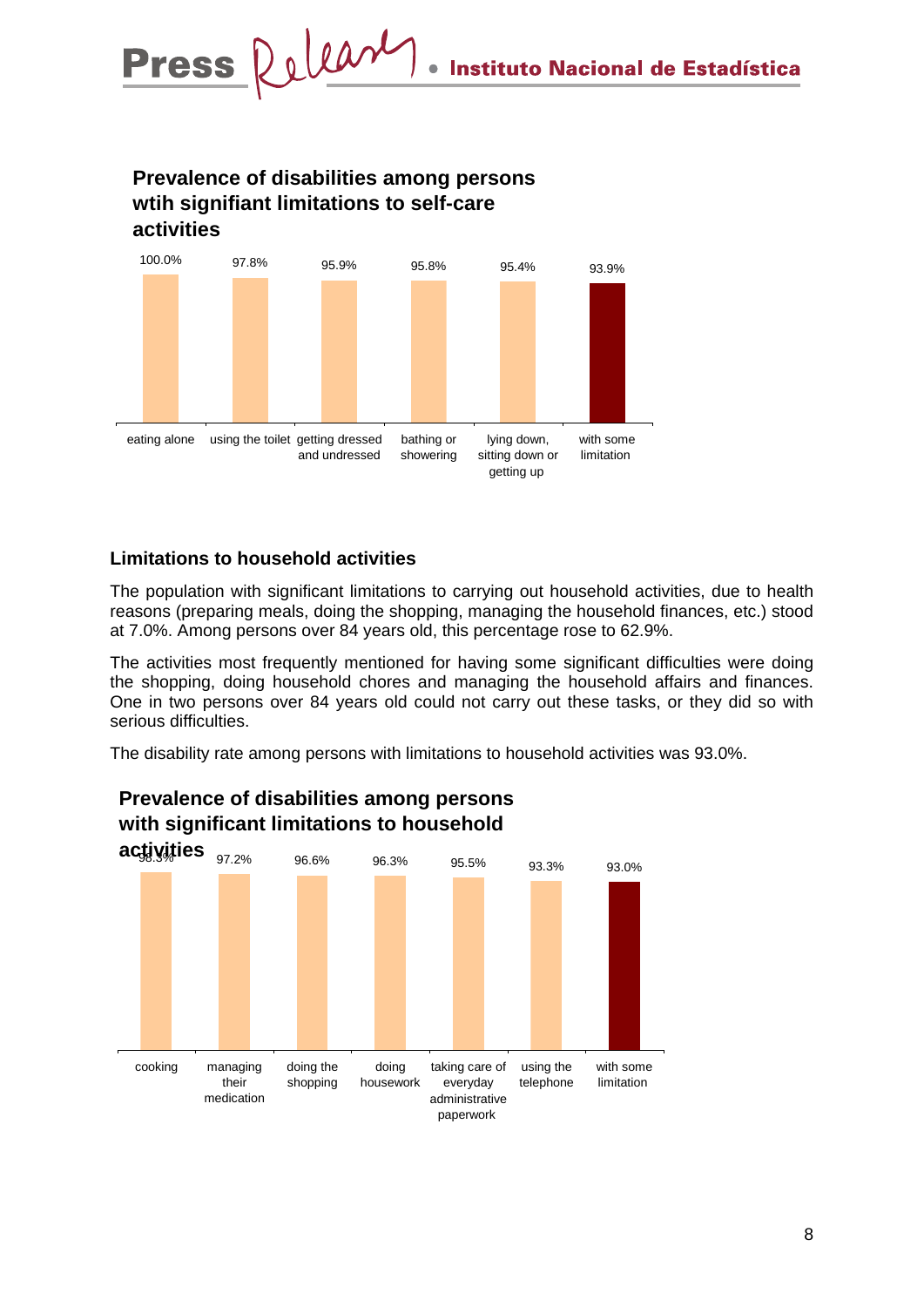# **Persons with some type of significant limitation, by age group**



# **Prevalence of disabilities in the different**

# **areas of life**

Persons with significant limitations to every day activities

|                                          | <b>Functional</b><br>activities | Self-care<br>activities | <b>Household</b><br>activities |
|------------------------------------------|---------------------------------|-------------------------|--------------------------------|
| Persons with significant                 |                                 |                         |                                |
| limitations for:                         | 100.0%                          | 100.0%                  | 100.0%                         |
| <b>With disabilities</b>                 | 78.2%                           | 93.9%                   | 93.0%                          |
| Areas where disabilities are<br>evident: |                                 |                         |                                |
| Going out                                | 57.3%                           | 82.7%                   | 77.0%                          |
| Using transport                          | 37.7%                           | 62.2%                   | 53.7%                          |
| Accessing buildings                      | 39.6%                           | 62.3%                   | 54.8%                          |
| Accessing training                       | 20.2%                           | 21.1%                   | 25.6%                          |
| Accessing suitable employment            | 29.8%                           | 30.2%                   | 35.2%                          |
| Internet use                             | 8.5%                            | 9.8%                    | 12.5%                          |
| Social contact                           | 2.3%                            | 4.9%                    | 3.2%                           |
| Leisure and cultural activities          | 61.5%                           | 80.6%                   | 77.4%                          |
| Payment of essential expenses            | 8.7%                            | 13.3%                   | 11.7%                          |
| Discrimination                           | 12.9%                           | 14.5%                   | 17.5%                          |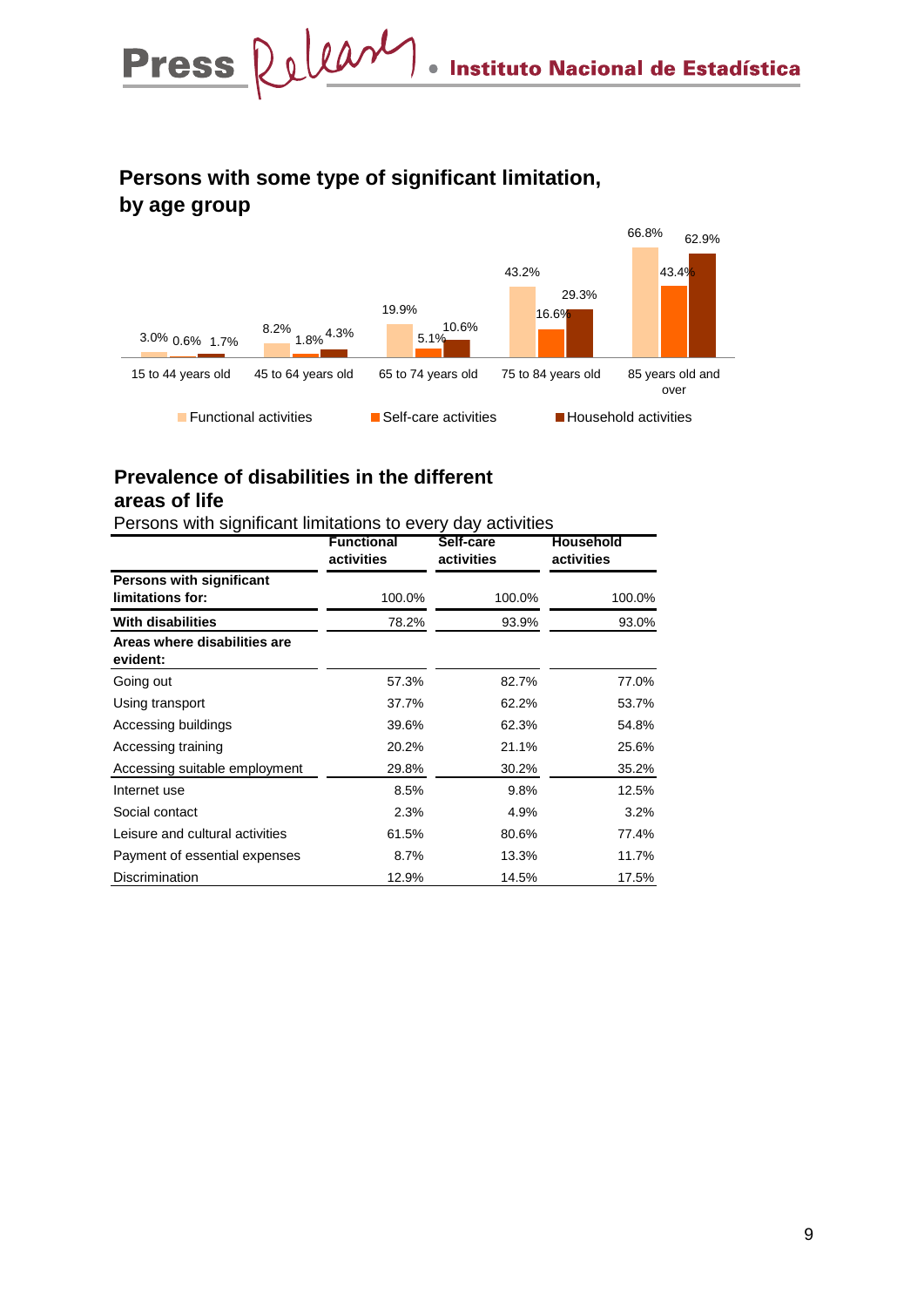#### **OBSTACLES TO THE SOCIAL INVOLVEMENT OF THE GENERAL POPULATION**

The survey also asked the population aged 15 years old and over (with and without disabilities) about other obstacles that limit their involvement in different areas of life. Each one of them will be analysed below.

#### **Areas of life where obstacles occur**

The areas where obstacles to involvement were perceived varied according to age. Among persons aged 15 to 64 years old, the areas most mentioned were involvement in leisure and cultural activities, access to suitable employment and access to training.

Conversely, persons over 64 years old more frequently mentioned problems in going out, accessibility to buildings and involvement in leisure and cultural activities.

The areas where the least problems were detected for all age groups were in social contact with friends and family and in situations of discriminatory treatment.



**Areas where persons find obstacles to involvement** (percentage

By sex, obstacles were more frequent among women than among men in all areas, except in the social contact area. Worth noting was the difference among women indicating some type of discrimination, as compared with men (14.4% and 9.9%, respectively).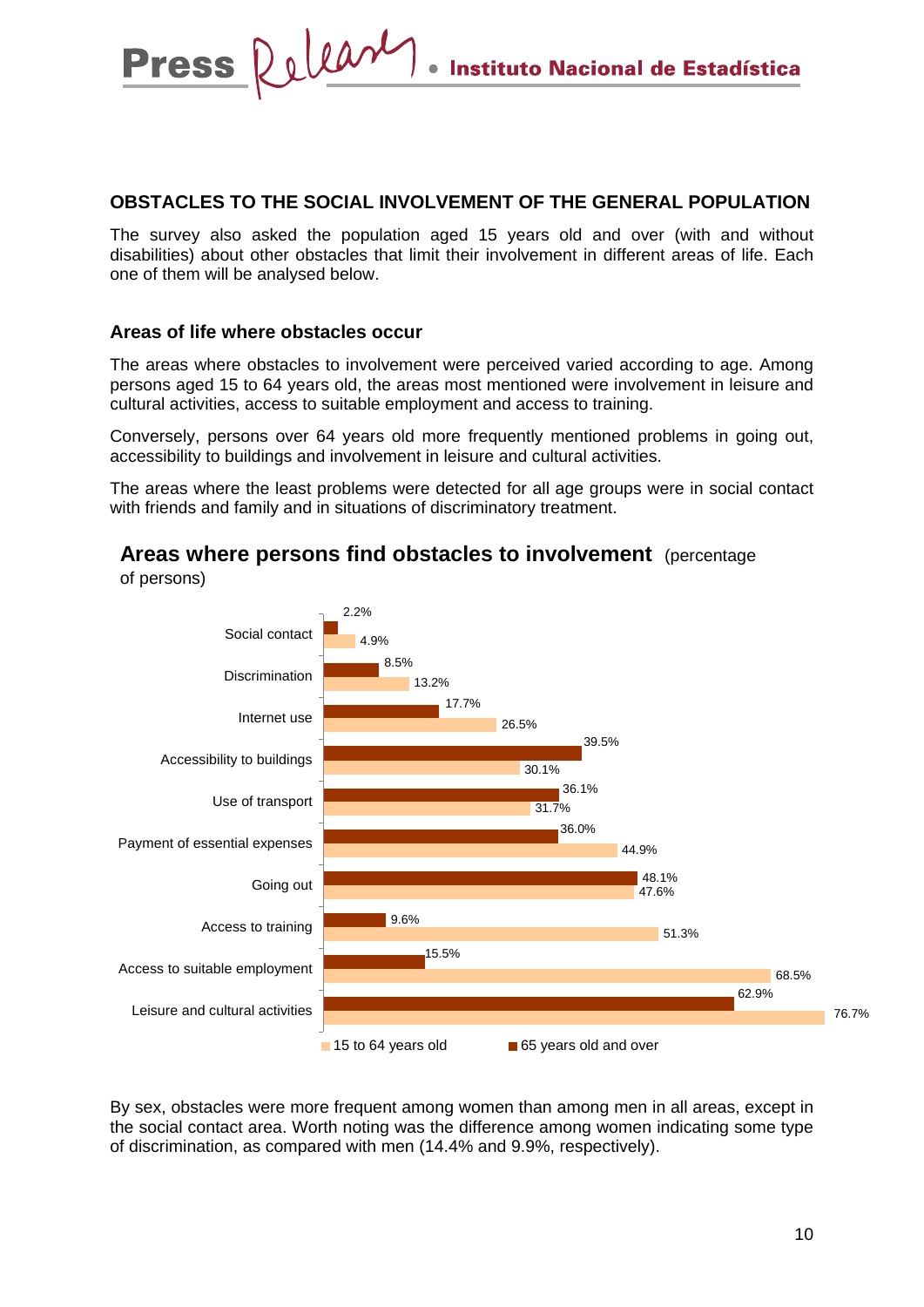According to employment status, unemployed persons perceived more obstacles. This was that group that most frequently indicated difficulties in each of the areas studied, except for accessibility to buildings, which was mainly mentioned by retired persons. The areas with the most problems with involvement among unemployed persons were access to employment (91.9%), involvement in leisure and cultural activities (82.2%) and the payment of essential expenses (64.7%).

Among employed persons, the areas with the most frequently mentioned limitations were involvement in leisure and cultural activities (77.5% of working persons), access to training (56.9%) and suitable employment (56.2%).



# **Obstacles to involvement, by relationship with**

Release

**Press** 

Comparing restrictions on participation of persons with and without disabilities, in all areas, problems were more frequent among the population with disabilities. Worth noting were the differences in the perception of discrimination, mentioned almost three times more among persons with disabilities (25.3%) than among the population without disabilities (9.6%).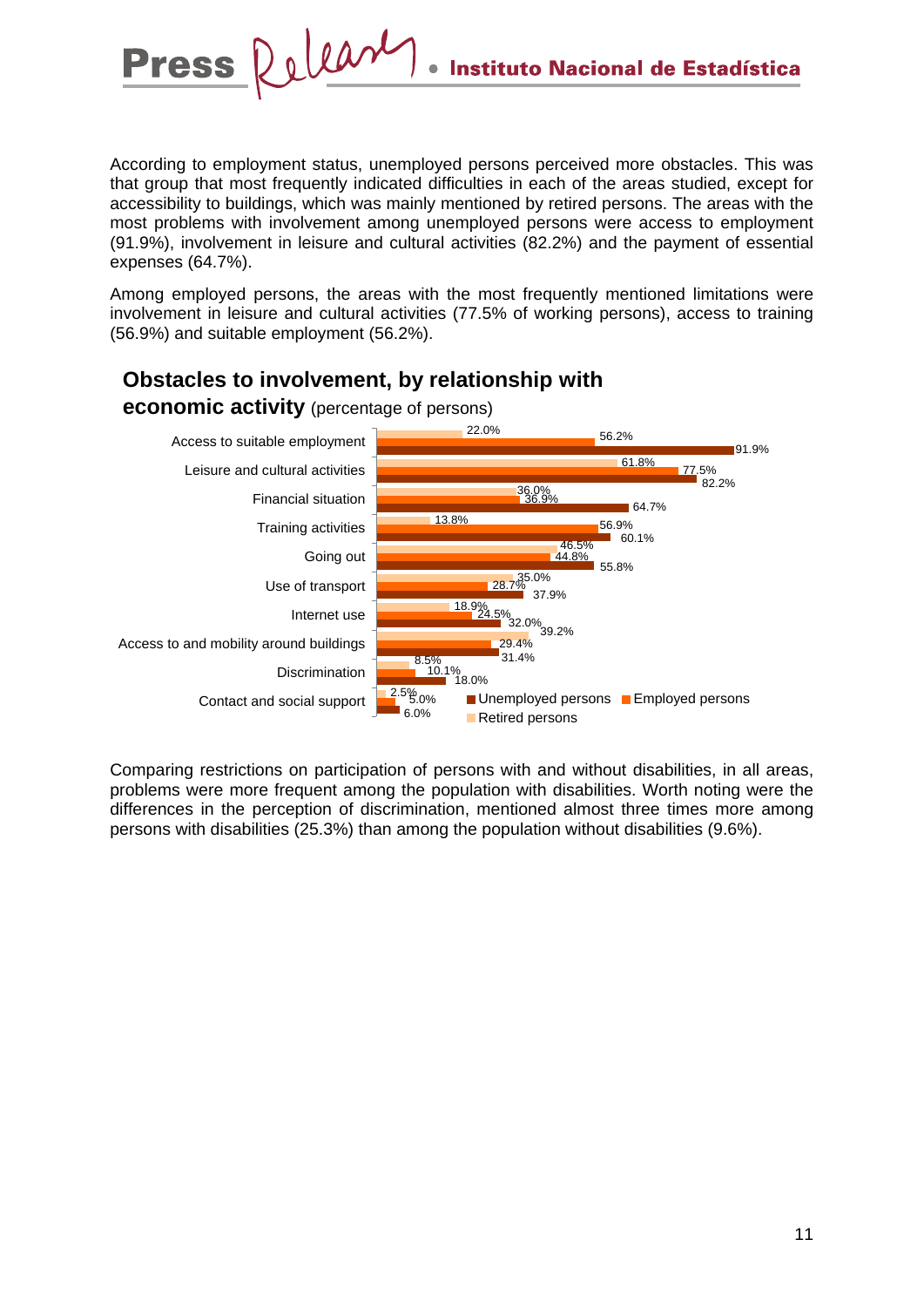# **Obstacles to involvement among persons with and without disabilities** (percentage of

persons)



The following analyses the obstacles within each of the areas of life.

#### *Obstacles to going out*

47.7% of the population found limitations to going out as often as they would like. The main two obstacles indicated by the population were economic reasons (25.7% of the population) and being too busy with the family or with work (22.9%). Among persons over 74 years old, the main restrictions were health problems (30.9%) and limitations to basic activities (27.0%).

In terms of going out, persons with disabilities also highlighted a lack of self-confidence or confidence in other persons (26.9%), a lack of suitable transport (22.3%) and the conditions of the dwelling environment (19.6%) as obstacles.

#### *Obstacles to using private transport*

14.2% of persons with access to a private vehicle could always use it whenever they wished (13.0% of men and 15.5% of women). Half of them alluded to financial reasons, though the second reason was that the vehicle was not always available (5.5%).

In the case of persons with disabilities in this area, and who had a vehicle in the household, the main obstacles to using it, other than health problems, were difficulties entering and exiting (40.5%), financial reasons (38.3%) and a lack of self-confidence or confidence in other persons (32.7%).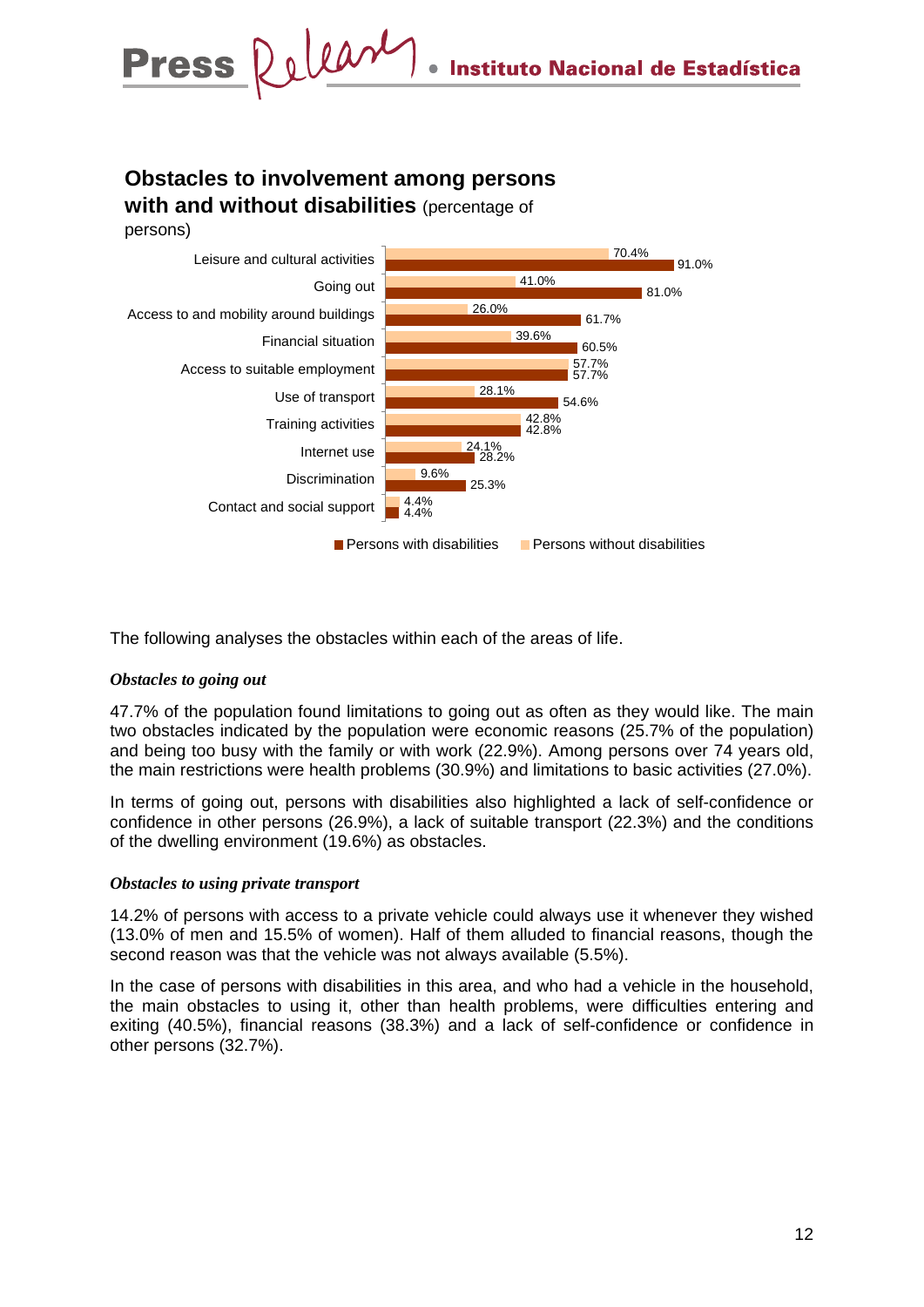

# **Types of obstacles to going out**

(percentage of persons)

#### *Obstacles to using public transport*

One quarter of the population indicated obstacles to using public transport. The main reasons were financial reasons (8.6%) and a lack of suitable transport (7.9%).

Problems increased for persons over 74 years old (40.7% of them indicated some restriction) and among women (46.7%, as compared with 31.1% of men). In this case, the main obstacles were difficulties in getting on and off transport vehicles, health problems and limitations to basic activities.

Persons with these disabilities found other additional obstacles: difficulties in getting on and off transport vehicles (58.9%), difficulties travelling suitably within the transport (35.9%) and a lack of self-confidence or confidence in other persons (33.6%).



### **Types of obstacles to using public transport**

#### *Obstacles to accessing buildings*

The population with the most difficulties in being able to use regular buildings were those persons over 74 years old. 47.9% of said group indicated some obstacle, and at least half alluded to health problems or limitations to basic activities.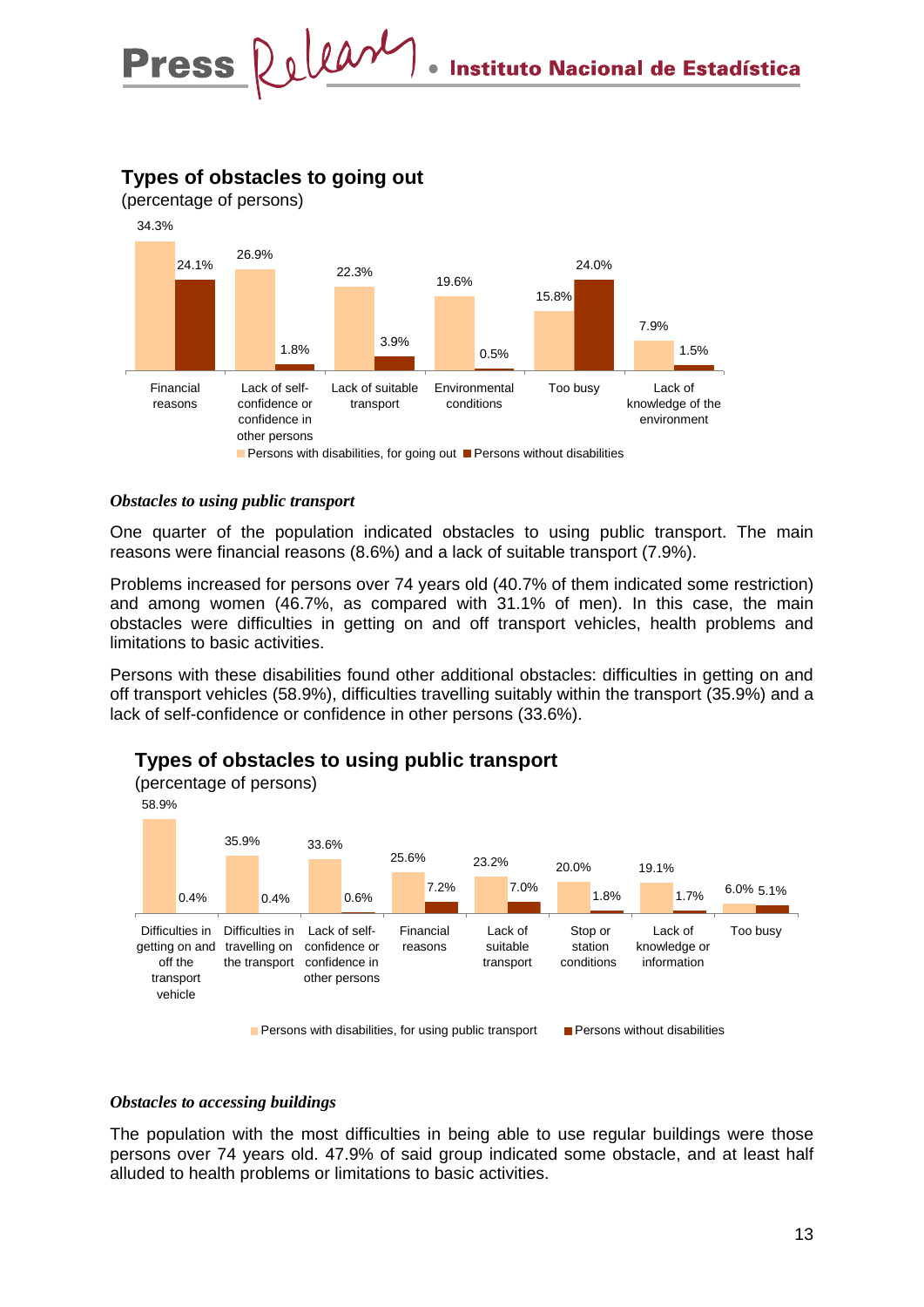For the remaining age groups, the main obstacle were the difficulties associated with parking in the areas surrounding the buildings they used (24.1%).

Among persons with disabilities, for accessing buildings, one in three indicated the presence of obstacles either to entering or exiting buildings or to moving about inside them, or limitations derived from a lack of self-confidence or of confidence in other persons.



**Persons with disabilities, for accessing and moving around buildings Persons without disabilities** 

#### *Obstacles to access to training*

Persons who were not undertaking any training activity were asked about the reasons for not doing so. Four out of 10 indicated some obstacle, with the main two being financial reasons (15.3%) and time limitations (27.2%).

In the group aged 15 to 64 years old, the most frequently-mentioned obstacles were financial reasons (18.6%) and being too busy (33.3%).

Among persons with disabilities, in this area, there were other obstacles in addition to the financial obstacles (41.4%). Thus, 32.3% indicated not being aware of the training possibilities, 30.6% stated that they had problems undertaking a course, due to not being admitted or to not being near their municipality and 28.1% due to a lack of self-confidence or confidence in other persons.

#### *Obstacles to accessing suitable employment*

Six out of 10 persons indicated some reason for which they could not access the type of work they considered to be suitable. The main obstacle was a lack of job opportunities (40.9% of the population), following by a lack of experience or qualification (20.4%). These percentages increased among unemployed persons, by 84.2% and 31.2%, respectively. Health reasons were mentioned by 6.9% of the population.

In order to access suitable employment, persons with disabilities indicated difficulties in reaching the job post (23.8%), a lack of self-confidence or confidence in other persons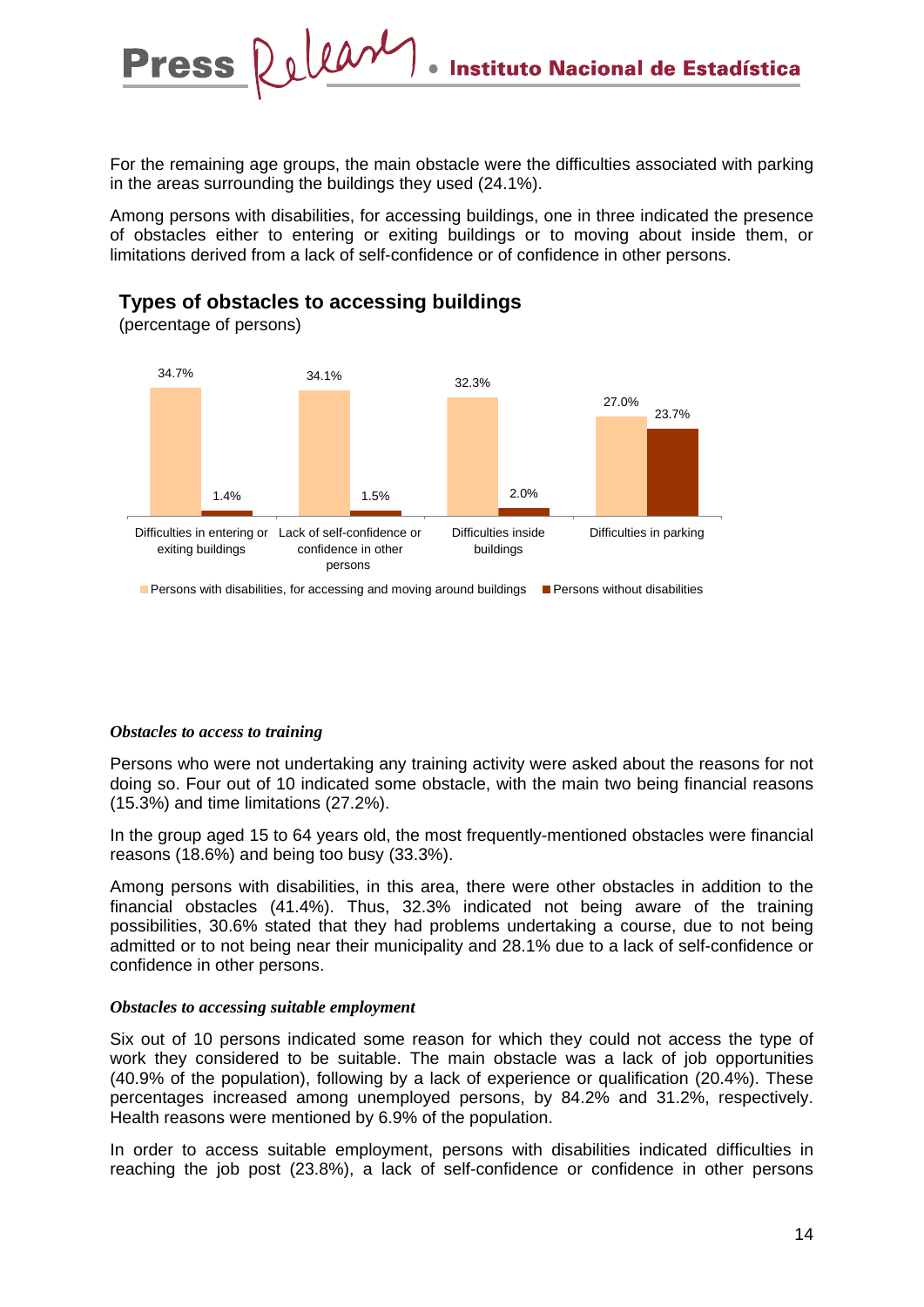(22.2%) and a loss of benefits in case of obtaining work (20.0%), in addition to a lack of job opportunities (46.1%) and a lack of qualification or experience (35.8%).

### **Types of obstacles to accessing suitable employment**

(percentage of persons)



**Persons with disabilities, for accessing suitable employment** Persons without disabilities

#### *Obstacles to Internet use*

One in four persons indicated some sort of restriction preventing them from using the Internet, or from a more regular Internet use. The most customary reasons were a lack of computer knowledge (12.9%) and being too busy (10.8%).

#### *Obstacles to social contact*

The area where the population recorded the least obstacles was in contact with friends and family. Only 4.4% stated that they had restrictions, and the main restriction was being too busy with family, work, etc. (2.4%).

Restrictions were somewhat more customary among men than among women, and more among persons under 65 years old than among persons over that age. Health reasons were scarcely mentioned, by only 0.3% of the population.

Among the persons with this type of disability, worth noting was a lack of self-confidence or confidence in other persons (32.1%), the distance of other persons from the place where they live (27.5%) and accessibility to buildings (27.5%).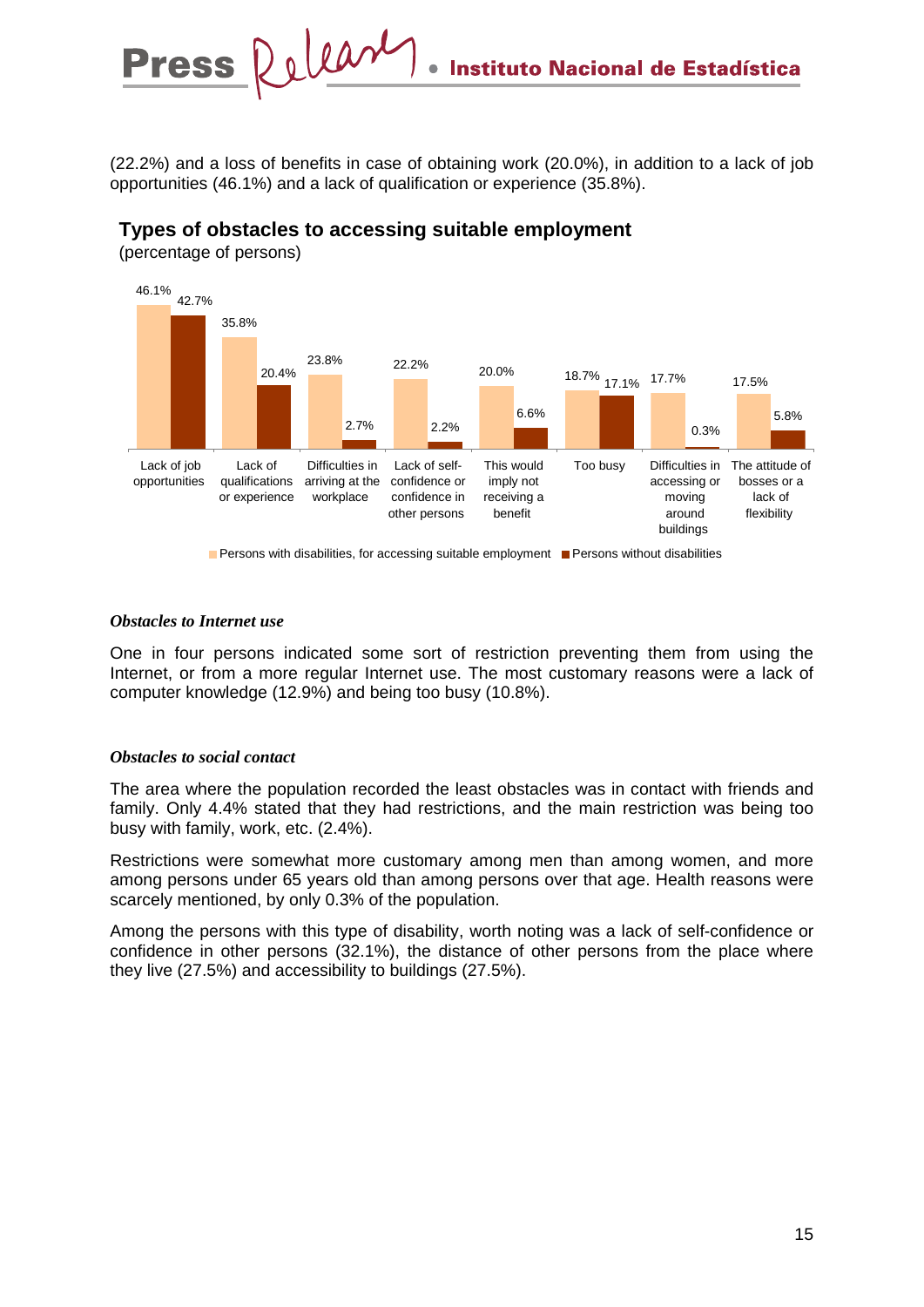

### **Types of obstacles to social contact**

**Persons with disabilities, for maintaining social contact Persons without disabilities** 

#### *Obstacles to involvement in hobbies*

Six out of 10 persons expressed having encountered some obstacle to spending time on their hobbies to the extent they would like. The two main reasons were being too busy with family or work responsibilities, etc. (34.9%) and financial reasons (27.0%). Health reasons were mentioned by 10.5% of the population.

Persons with disabilities in this area indicated other obstacles. 24.8% had distance problems, 23.2% had problems with a lack of self-confidence or confidence in other persons and 21.8% had problems with accessibility to buildings.

#### *Obstacles to involvement in cultural activities*

The main obstacles preventing the general population from being involved in cultural events or festivities were financial reasons (39.1%), time limitations (29.7%) and distance (13.4%).

In the case of persons indicating this disability, distance, accessibility in buildings and a lack of self-confidence or confidence in other persons hindered their involvement. Each of them was mentioned by at least one in every three persons.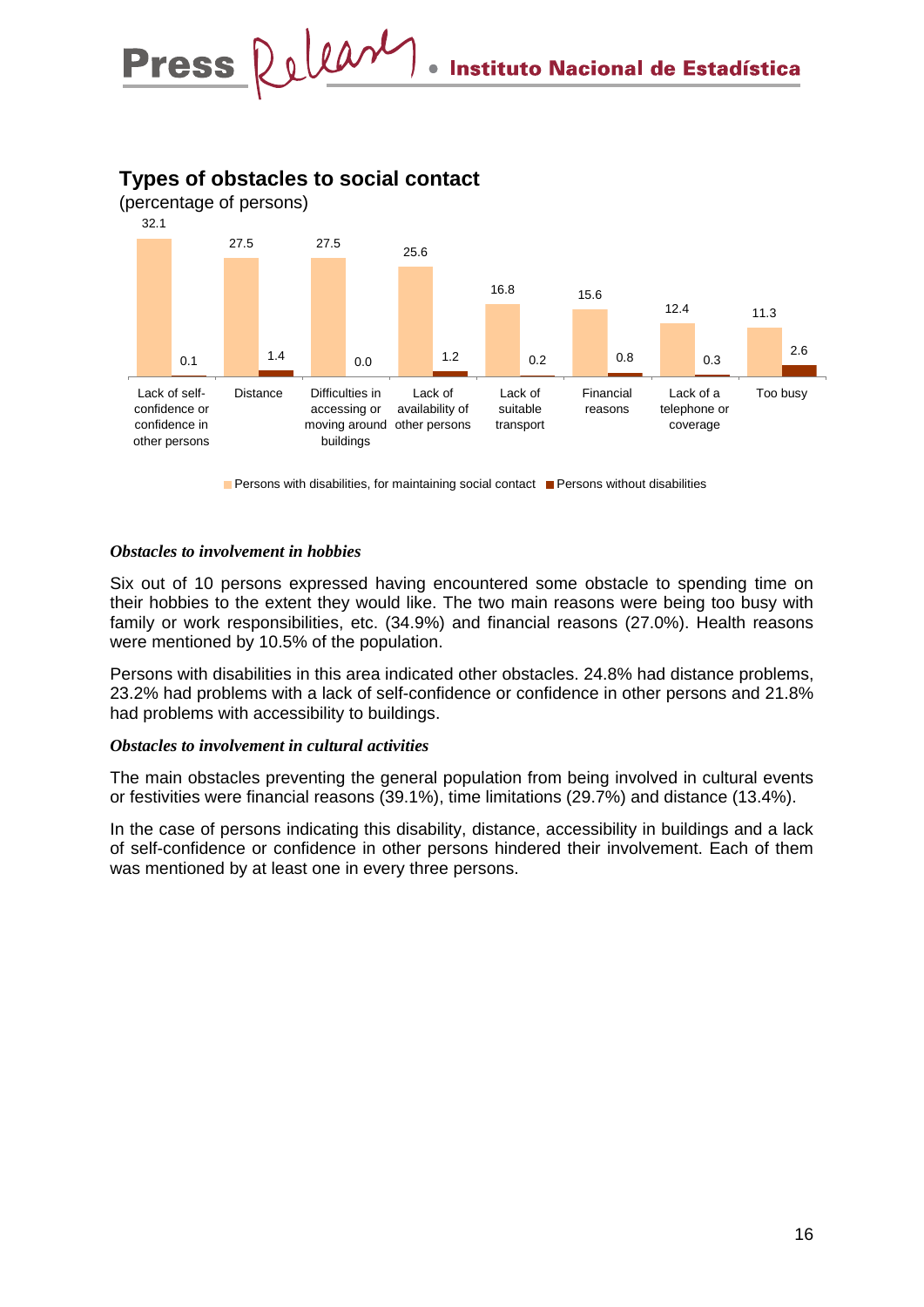### **Types of obstacles to attending cultural events**

(percentage of persons)



**Persons with disabilities, for attending cultural events Persons without disabilities** 

#### *Obstacles to paying essential expenses*

At least four out of 10 persons aged 15 years old and over had difficulties paying essential expenses. Among persons under 65 years old, the percentage reached 44.9%, and for those 65 years old and over, it was 36.0%.

By labour situation, two out of three persons from the group of unemployed persons and persons incapacitated to work indicated difficulties in paying basic expenses.

The main reasons were limited income (36.0%), a rise in price (14.3%) and the financial situation of another member of the household (4.7%).

8.7% of the total persons with disabilities had financial difficulties due to their health condition. Within this group, seven out of 10 persons were affected by having limited income, and five out of 10 by a rise in price.



#### **Types of obstacles to paying essential expenses**

**Persons with disabilities, for paying essential expenses Personas sin discapacidad**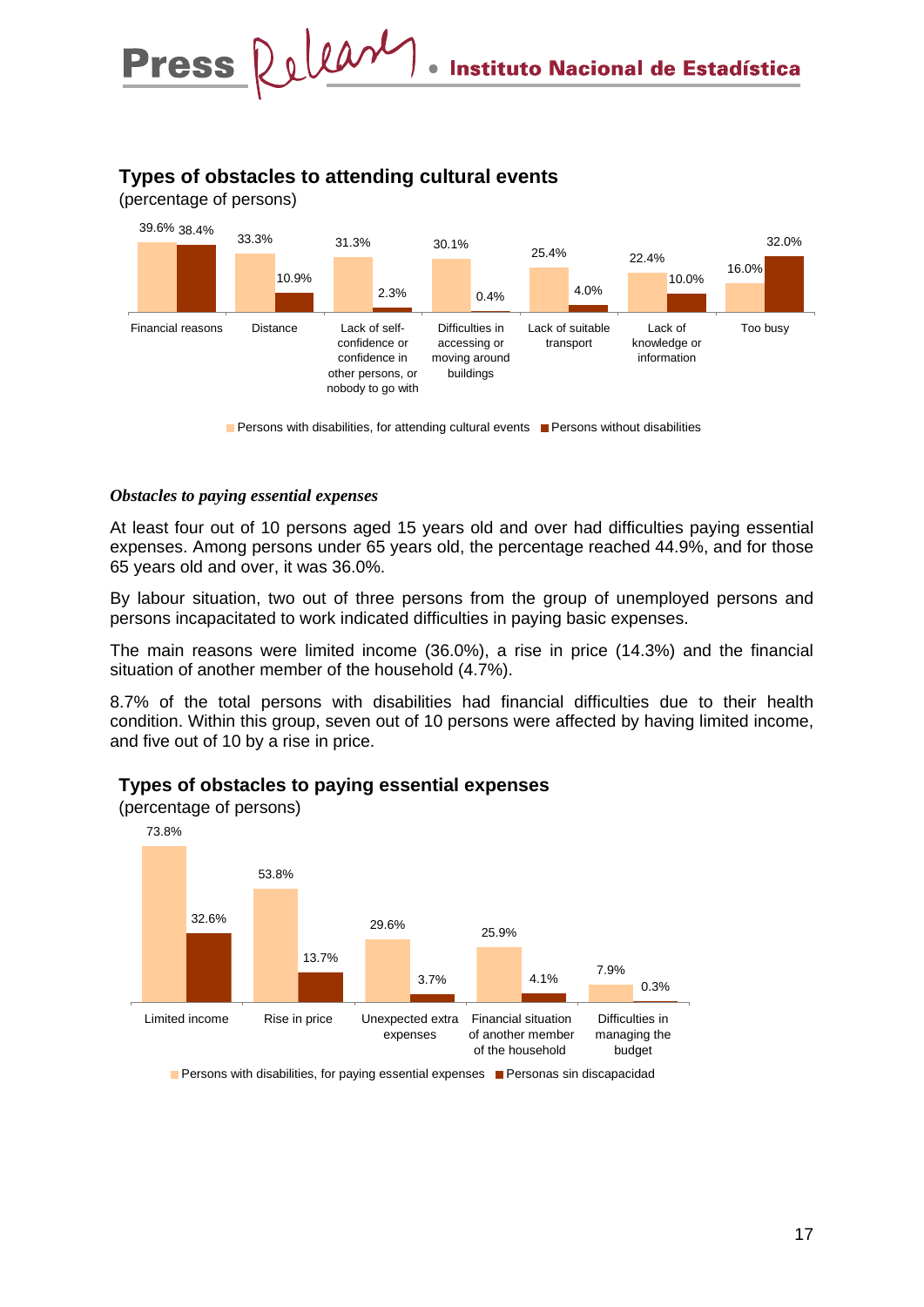#### *Discrimination*

12.2% of the population perceived being treated unfairly by other persons. This consideration was greater among women (14.4%) than among men (9.9%).

The main reasons for discrimination were age (5.8% of the population) and sex (5.2% in the case of women).

16.5% of persons with disabilities felt discriminated against due to their health condition. The perception of discrimination was greater among younger persons (26.6% among persons under 45 years old and 7.3% among persons over 74 years old).